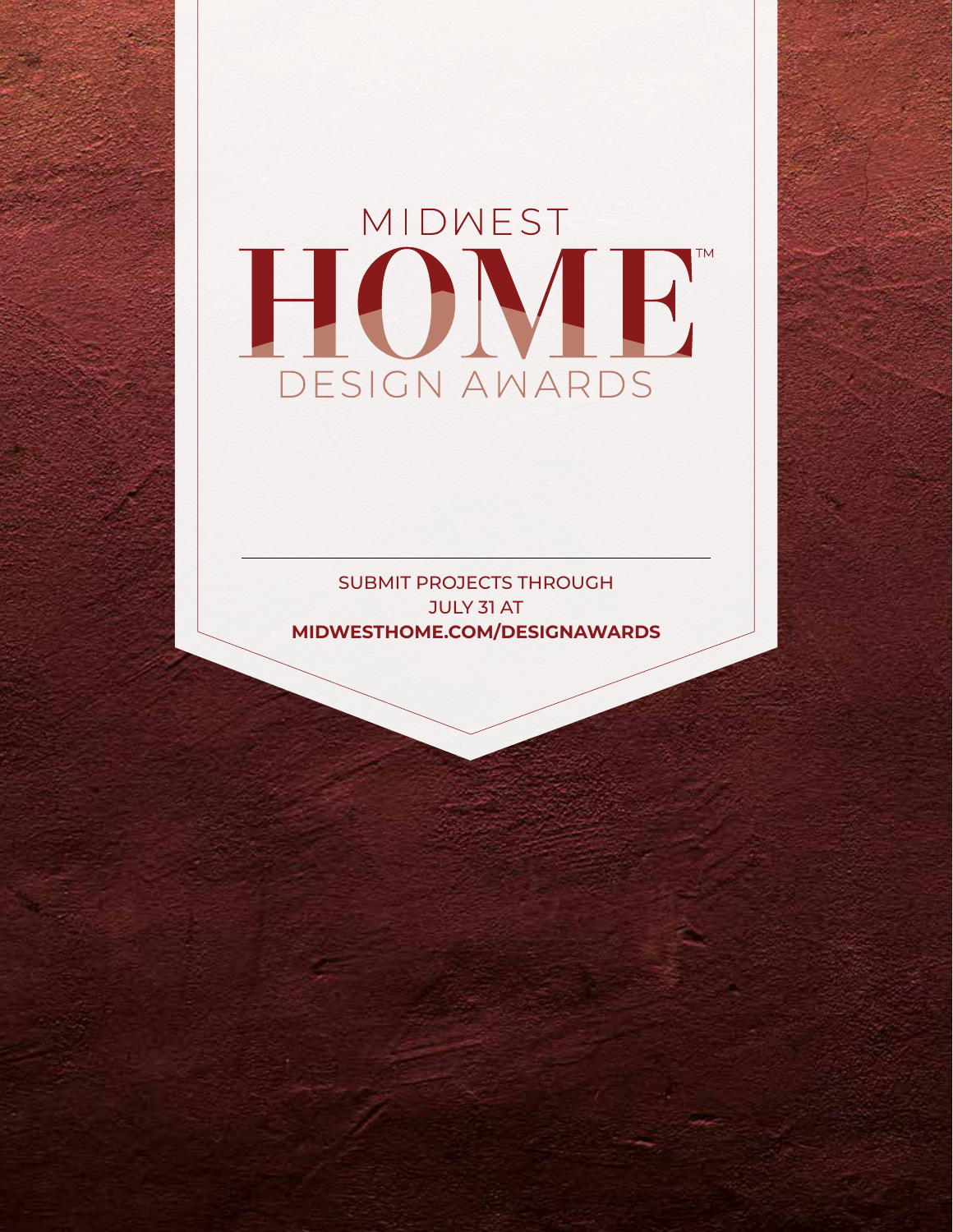## *awards categories*

#### **BEST OF SHOW**

Single best project from all submissions

#### **COMMERCIAL DESIGN**

Commercial building architecture Commercial landscape Lobby **Office** Restaurants / bars Retail interior design (boutiques, stores, salons)

#### **DETAILS**

Custom cabinet installation Custom furniture Decorative glass & mirror Fireplace Interior / exterior lighting Interior use of stone Interior use of tile Millwork Stair & railing

#### **EXTERIORS**

Deck / patio / porch Exterior use of color (paint, doors, shutters) Exterior use of stone / tile / concrete Gate / fence / wall Outdoor kitchen Residential landscape design (up to one acre) Residential landscape design (more than one acre) Residential swimming pool / spa

#### **HOME**

Addition project (architecture) Apartment / loft / condo Contemporary architecture (up to 4,000 sq. ft.) Contemporary architecture (more than 4,000 sq. ft.) Historic renovation / restoration (50 years or older) Integrated technology Lakeside home Large remodel (more than 1,000 sq. ft.) Multigenerational design New model home (architecture)

#### **HOME (cont'd)**

Overall home Small-space remodel (up to 1,000 sq. ft.) Sustainable design Traditional architecture (up to 4,000 sq. ft.) Traditional architecture (more than 4,000 sq. ft.) Vacation home in Minnesota Vacation home outside of Minnesota

#### **INTERIORS**

Bar Bath (up to 150 sq. ft.) Bath (more than 150 sq. ft.) Biophilic design Children's room / play space Closet Conservatory / screen room / sunroom Contemporary dining room Contemporary foyer Contemporary interior design (more than one room) Contemporary living room / great room Contemporary primary suite Finished basement Garage Guest suite Kitchen (up to 200 sq. ft.) Kitchen (201 - 500 sq. ft.) Kitchen (more than 500 sq. ft.) Laundry room / mud room Library / study / home office Powder room Specialty room (gym, pantry, music, craft, billiards, pet area, etc.) Traditional dining room Traditional foyer Traditional interior design (more than one room) Traditional living room / great room Traditional primary suite Use of a collection, antiques or art Use of color Wall treatment (special paint technique, wall covering, etc.) Wine room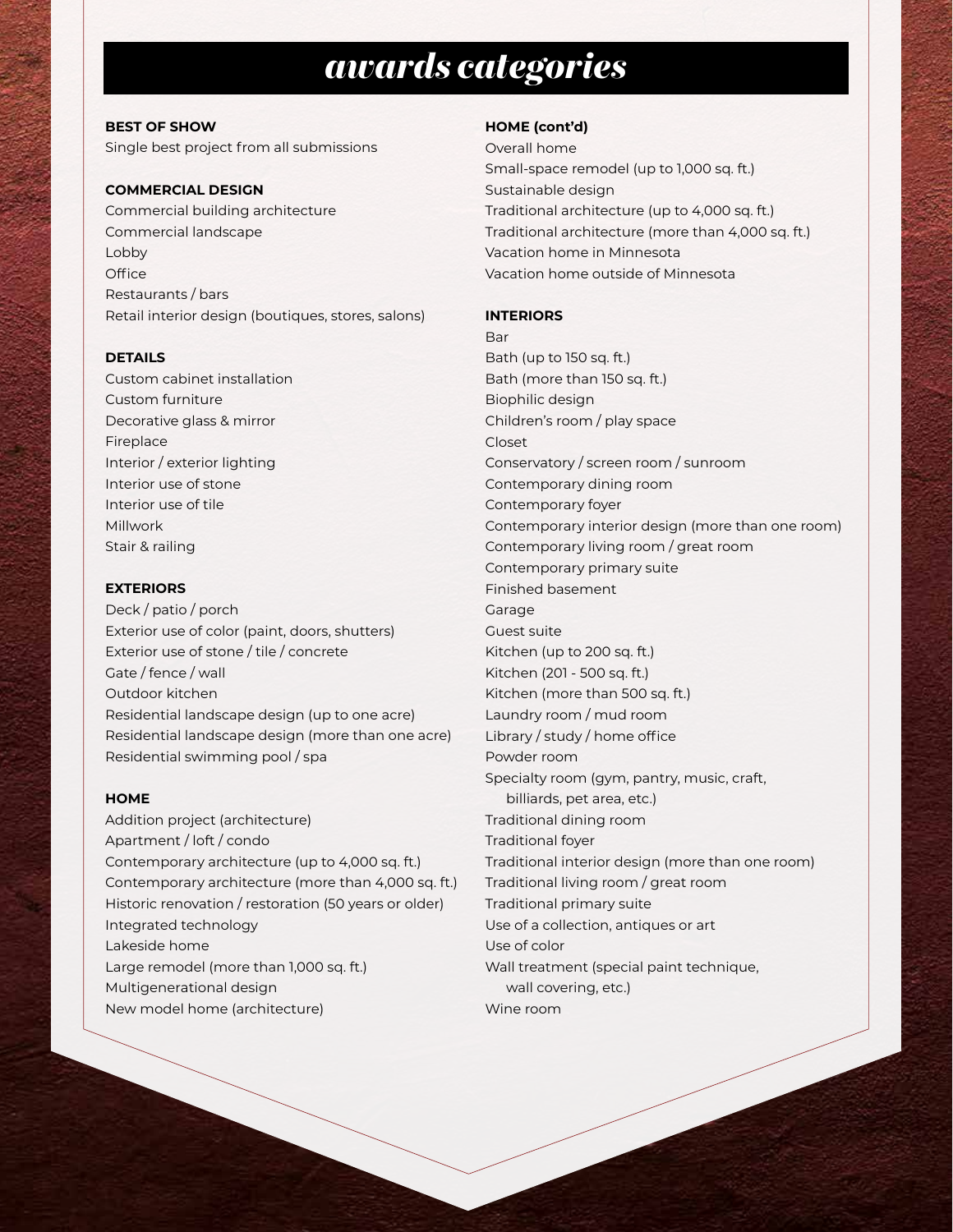#### **HOW TO ENTER**

Begin by visiting MidwestHome.com/DesignAwards and creating an account for your organization. Once an account has been created, and after you've signed in, click the "New Entry" link and fill out the form with your project details and attach your images. Remember to save your entry. You may revisit and submit as many entries as you wish until 11:59p.m. on July 31, 2022. Once you've entered all of your projects, use the "Submit and Pay" link to check out and finalize your submissions.

#### **PROJECT IMAGES & NAMING CONVENTIONS**

Each entry must be accompanied by at least one (1), but no more than eight (8), high-resolution image(s). Image(s) submitted must be about 8 x 10 inches, at 300 dpi minimum (any image that does not meet this requirement will not be accepted). The acceptable format is JPG, with a size limitation of 50MB per image. Please see our Photography Terms section.

**Important Note:** To ensure anonymity, photos should be named by category and NOT the name of designer and/or homeowner submitting the project. Please label your images as "CategoryEntered\_ProjectName\_ImageNumber.jpg" Example of correct image name:

TraditionalGreatRoom\_MidcenturyMagic\_1.jpg

TraditionalGreatRoom\_MidcenturyMagic\_2.jpg If your images are not named properly, your project may be disqualified.

You may enter as many projects as you wish. Please upload your appropriately named images via the online submission form.

#### **DEADLINE**

All entries must be submitted and paid for in full via the web form by 11:59p.m. on July 31, 2022.

#### **FEES**

1-3 entries: \$100 each 4-6 entries: \$75 each 7+ entries: \$50 each Entry fees are payable via our online entry form, which accepts PayPal, Visa, MasterCard or American Express. Fees are non-refundable.

#### **ADVERTISING OPPORTUNITY**

50% of your entry fee will be rebated as a voucher toward the purchase of a print advertisement in the January/February 2023 Design Awards Commemorative issue of *Midwest Home* magazine.

For advertising opportunities, contact Lori Miller (612-371-5880 or lmiller@greenspring.com) or Kirsten Heiland (612-371-5892 or kheiland@greenspring.com).

#### **PHOTOGRAPHY TERMS**

Entrants must secure and submit royalty / reusefree photos from their photographer before submitting images (to be used during the Midwest Home Design Awards Gala and published by Greenspring Media and it's affiliates at no additional charge). All photography submitted may be published free of charge by Greenspring Media with free usage in print and online through December 31, 2023. It is the entrant's responsibility to inform the photographer of these terms.

If you are listing your photographer's name and that photographer took photos that you are entering in more than one category, please list your photographer's name/company the same way throughout.

#### **PROJECT CONCEPT STATEMENT / DESCRIPTION**

Please provide a typed overview (100-250 words) detailing significant aspects of the project. The statement should discuss design challenges, location (city name), design solutions, and other pertinent aspects, but must NOT mention firm name, nor individuals involved. Entrants must include the year the project was completed. Design projects more than five years old will not be accepted. Projects should be submitted via the entry submission form at MidwestHome.com/ DesignAwards.

#### **BEST IN SHOW**

All projects submitted will be entered into the Best in Show award category, which will be determined by judges' scoring.

#### **JUDGING**

An independent panel is selected to judge and judges are drawn from national media, respected academic institutions, and private practice, and include nationally recognized names from design and architecture along with *Midwest Home*'s editorial team. Their expertise reflects a broad spectrum of related professions, including architecture, building, remodeling, interior design, and landscape design. All judges' decisions are final.

#### **ELIGIBILITY**

Previous first, second, and third-place winners in the Midwest Home Design Awards are not eligible to enter in the same category in which the entry previously won. Entries that have won in or were submitted to competitions other than the Midwest Home Design Awards are allowed. The address of the project or company must be in the state of Minnesota, Wisconsin, Iowa, North Dakota or South Dakota. Projects must have been completed within five years of July 31, 2022. Midwest Home reserves the right to disqualify any entries.